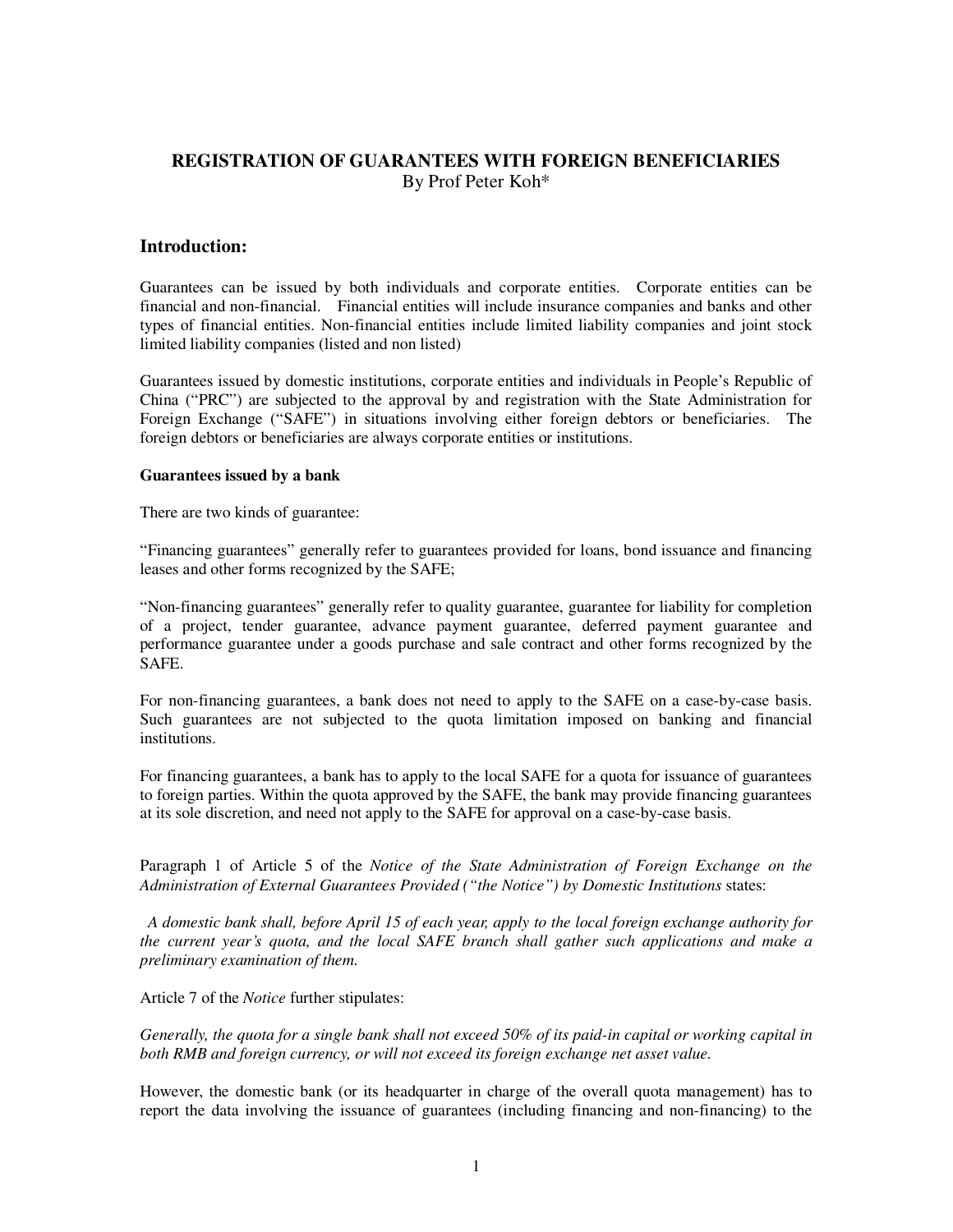SAFE every month.

### **Guarantees issued by a non-bank company**

Guarantees (including financing and non-financing) issued by a non-financial entity has to be approved by and registered with SAFE on a case-by-case base.

First of all, SAFE has to approve such guarantees. SAFE will evaluate the qualifications of both the guarantor and the debtor. For example, if the guarantor is a non-banking financial institution, the debtor must be a corporate entity legally structured and incorporated within PRC. The debtor can also be an overseas subsidiary or associate company of the guarantor. The shares of the overseas or associate company can be held directly or indirectly by the guarantor.

After the approval is granted by SAFE, the guarantor has within 15 days to execute the guarantee instrument and register it with SAFE.

In some cases where a viable and well managed company has a large number of guarantees to be issued, it can also apply to SAFE for a quota for the guarantees. Within the approval quota, the guarantor needs not apply for case-by-case approval for every guarantee. There is still a need for registration with SAFE.

## Article 13 of the *Notice* provides:

*For a domestic non-banking financial institution or enterprise (including a wholly foreign-funded enterprise) which has a large number of external guarantees and sound internal management, its corporate body may apply to the foreign exchange authority for a balance quota of external guarantees (including financing ones and non-financing ones) under the procedures prescribed in Articles 5 and 8 of this Notice.*

There is no specific definition on a 'well-managed company'. According to the latest *Operational Guidelines for Foreign Exchange under Capital Project* published by SAFE in August 2013, the essential elements for deciding whether a company is with sound internal management will mainly include the paid-up capital, the operational funds, the scale of foreign exchange net assets, total assets, net assets, as well as the plan for external guarantees of the current year.

### **Guarantees issued by an individual**

According to the *Guarantee Law of the P.R.C., the Measures for the Administration of Individual Foreign Exchange,* and the *Detailed Rules for Implementation of Measures for the Administration of Individual Foreign Exchange*, an individual is allowed to provide guarantee to a foreign company or institution, subject to the approval by and registration with SAFE.

However, there is no law or regulation which provides the guidelines or procedure for such guarantee. Even in the latest *Operational Guidelines for Foreign Exchange under Capital Project* published by SAFE in August 2013, there is no guideline for such item as "overseas guarantee issued by an individual". As a result, such individual guarantee may become practically not feasible.

Notwithstanding the above, a notice published by SAFE in June 2012 enables a domestic individual to provide the guarantee in the following way:

*When a domestic enterprise provides financing guarantee for the overseas companies, a domestic*